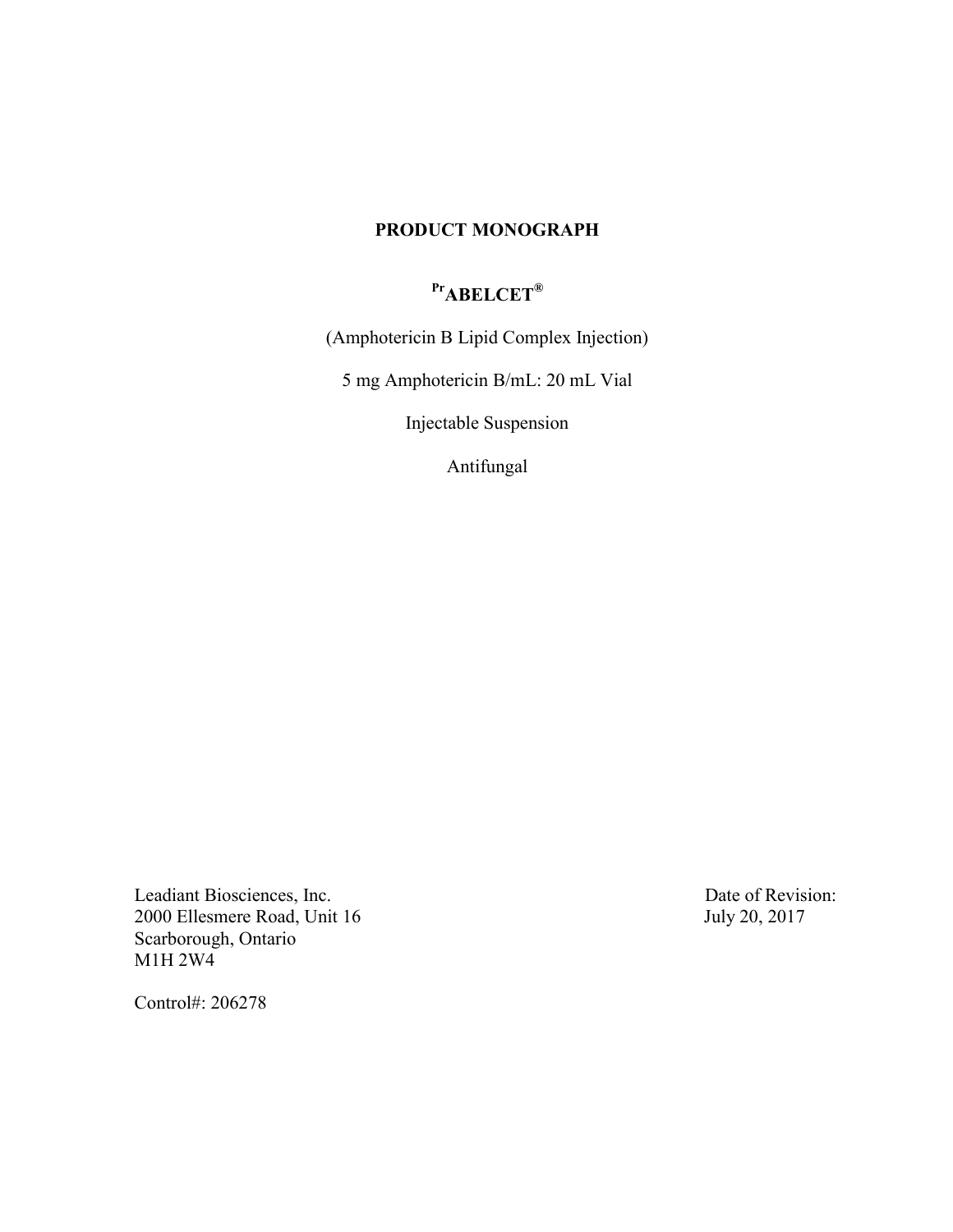#### **PRODUCT MONOGRAPH**

**PrABELCET®** (Amphotericin B Lipid Complex Injection)

5 mg Amphotericin B/mL: 20 mL Vial

Injectable Suspension

## **THERAPEUTIC CLASSIFICATION** Antifungal

## **ACTION AND CLINICAL PHARMACOLOGY**

The active component in Amphotericin B Lipid Complex Injection is amphotericin B which acts by binding to sterols in the cell membrane of susceptible fungi, with a resultant change in permeability of the membrane. Mammalian cell membranes also contain sterols, and damage to human cells is believed to occur through the same mechanism of action.

**Pharmacokinetics:** The pharmacokinetics of amphotericin B after the administration of ABELCET<sup>®</sup> are nonlinear. Volume of distribution and clearance from blood increase with increasing dose of ABELCET® , resulting in less than proportional increases in blood concentrations of amphotericin B over a dose range of 0.6-5 mg/kg/day. The pharmacokinetics of amphotericin B in whole blood after the administration of ABELCET<sup>®</sup> and amphotericin B desoxycholate are shown in Table 1.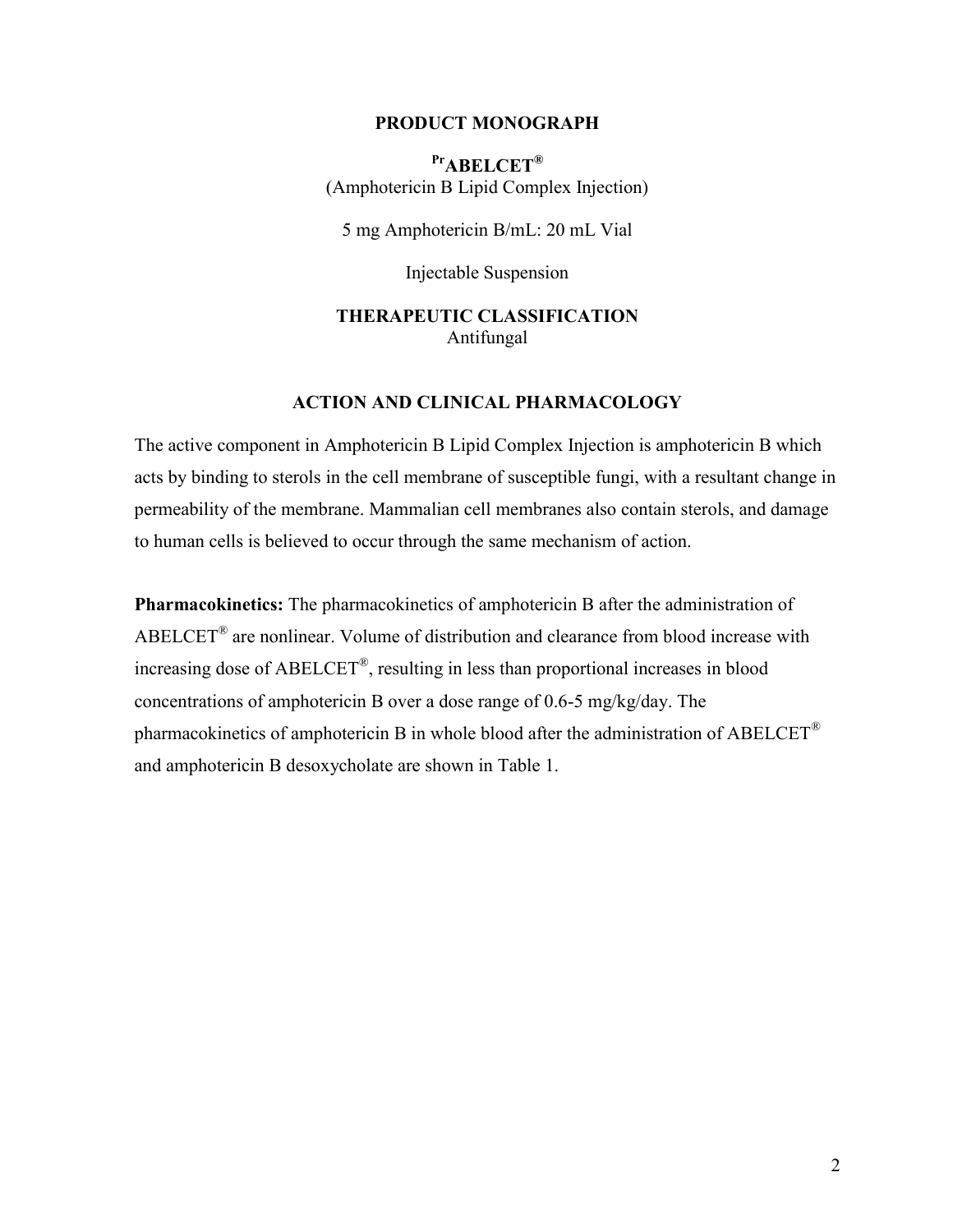| Table 1. Pharmacokinetic Parameters of Amphotericin B in Whole Blood in Patients    |  |
|-------------------------------------------------------------------------------------|--|
| Administered Multiple Doses of ABELCET <sup>®</sup> or Amphotericin B Desoxycholate |  |

| $\sigma$ . The photon tempton $\sigma$ belong the moment |                                           |                                          |  |  |
|----------------------------------------------------------|-------------------------------------------|------------------------------------------|--|--|
| <b>Pharmacokinetic Parameter</b>                         | <b>ABELCET®</b>                           | <b>Amphotericin B</b>                    |  |  |
|                                                          | 5 mg/kg/day for 5-7 days                  | $0.6$ mg/kg/day for 42 days <sup>a</sup> |  |  |
|                                                          | $Mean \pm SD$                             | $Mean \pm SD$                            |  |  |
| Peak Concentration $(\mu g/mL)$                          | $1.7 \pm 0.8$ (n=10) <sup>b</sup>         | $1.1 \pm 0.2$ (n=5)                      |  |  |
| Concentration at End of Dosing Interval                  | $\overline{0.6 \pm 0.3 \text{ (n=10)}^b}$ | $0.4 \pm 0.2$ (n=5)                      |  |  |
| $(\mu$ g/mL)                                             |                                           |                                          |  |  |
| Area Under Blood Concentration-Time                      | $14 \pm 7$ (n=14) <sup>b,c</sup>          | $17.1 \pm 5$ (n=5)                       |  |  |
| Curve $(AUC_{0-24h})$ (µg*h/mL)                          |                                           |                                          |  |  |
| Clearance $(mL/h * kg)$                                  | $436 \pm 188.5$ (n=14) <sup>b,c</sup>     | $38 \pm 15$ (n=5)                        |  |  |
| Apparent Volume of Distribution                          | $131 \pm 57.7$ (n=8) <sup>c</sup>         | $5 \pm 2.8$ (n=5)                        |  |  |
| (Vd <sub>area</sub> ) (L/kg)                             |                                           |                                          |  |  |
| Terminal Elimination Half-Life (h)                       | $173.4 \pm 78$ (n=8) <sup>c</sup>         | $91.1 \pm 40.9$ (n=5)                    |  |  |
| Amount Excreted in Urine Over 24 h                       | $0.9 \pm 0.4$ (n=8) <sup>c</sup>          | $9.6 \pm 2.5$ (n=8)                      |  |  |
| After Last Dose $(\%$ of dose) <sup>d</sup>              |                                           |                                          |  |  |

<sup>a</sup> Data from patients with mucocutaneous leishmaniasis. Infusion rate was  $0.25 \text{ mg/kg/h}$ .

b Data from studies in patients with cytologically proven cancer being treated with chemotherapy or neutropenic patients with presumed or proven fungal infection. Infusion rate was 2.5 mg/kg/h.

 $c^2$  Data from patients with mucocutaneous leishmaniasis. Infusion rate was 4 mg/kg/h.

<sup>d</sup> Percentage of dose excreted in 24 hours after last dose.

The large volume of distribution and high clearance value from the blood of amphotericin B after the administration of  $ABELCET^{\circledast}$  probably reflect uptake by tissues. The long terminal elimination half-life probably reflects a slow redistribution from tissues. Although amphotericin B is excreted slowly, there is little accumulation in the blood after repeated dosing. AUC of amphotericin B increased approximately 34% from day 1 after the administration of Amphotericin B Lipid Complex Injection 5 mg/kg/day for 7 days. The effect of gender or ethnicity on the pharmacokinetics of Amphotericin B Lipid Complex Injection has not been studied.

Tissue concentrations of amphotericin B were obtained at autopsy from one heart transplant patient who received three doses of Amphotericin B Lipid Complex Injection at 5.3 mg/kg/day. The results are shown in Table 2.

| <b>Table 2. Amphotericin B Tissue Concentrations</b> |                             |  |
|------------------------------------------------------|-----------------------------|--|
| Organ                                                | <b>Amphotericin B</b>       |  |
|                                                      | Tissue Concentration (µg/g) |  |
| Spleen                                               | 290                         |  |
| Lung                                                 | 222                         |  |
| Liver                                                | 196                         |  |
| Lymph Node                                           | 7.6                         |  |
| Kidney                                               | 6.9                         |  |
| Heart                                                |                             |  |
| <b>Brain</b>                                         | 1.6                         |  |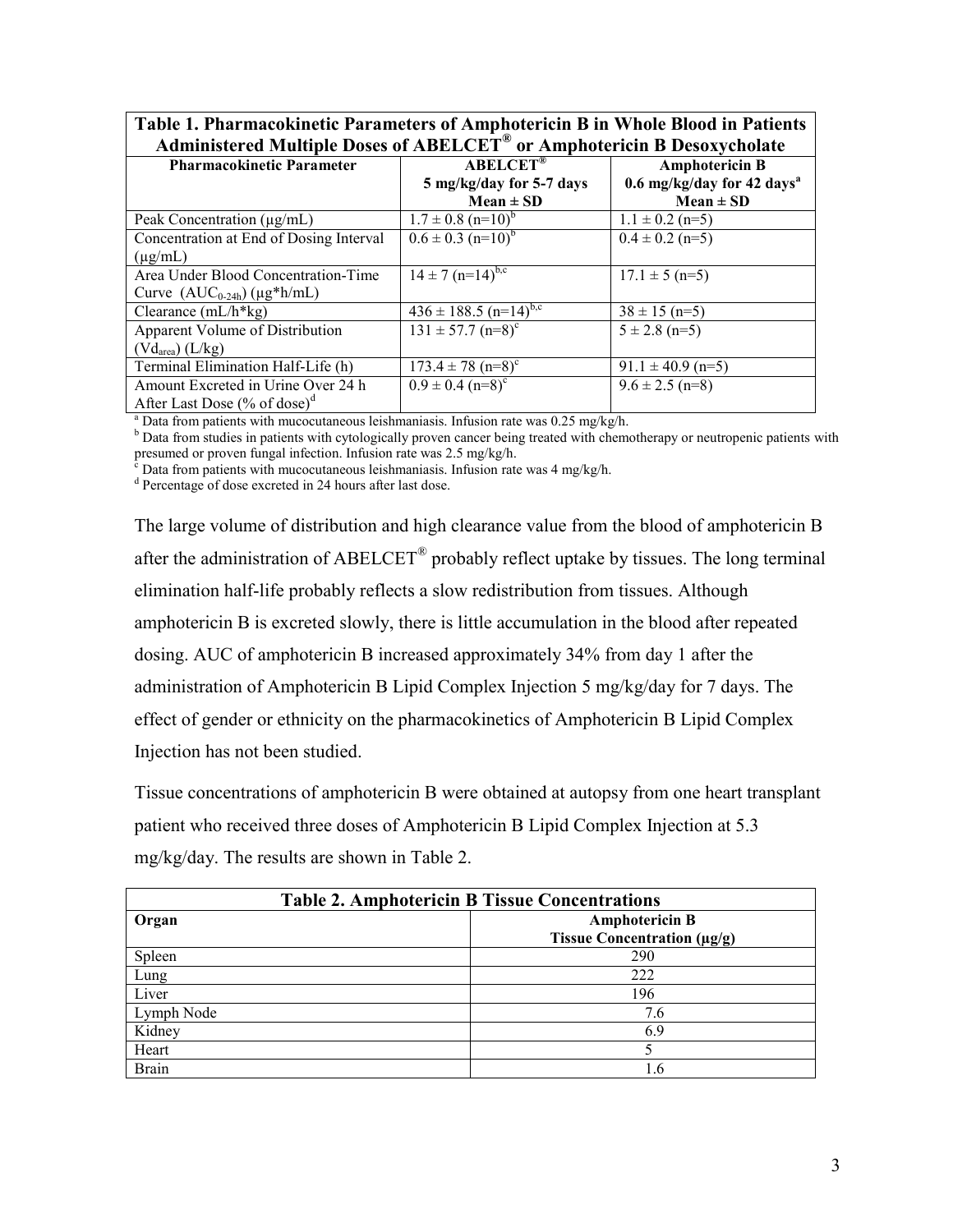This pattern of distribution is consistent with that observed in preclinical studies in dogs in which greatest concentrations of amphotericin B after  $ABELCET^{\circledast}$  administration were observed in the liver, spleen, and lung; however, the relationship of tissue concentrations of amphotericin B to its biological activity when administered as Amphotericin B Lipid Complex Injection is unknown.

## **INDICATIONS AND CLINICAL USE**

 $ABELCET<sup>®</sup>$  (Amphotericin B Lipid Complex Injection) is indicated for the treatment of invasive fungal infections in patients who are refractory to or intolerant of conventional amphotericin B therapy. This is based on open-label treatment of patients judged by their physicians to be intolerant to or failing conventional amphotericin B therapy. ABELCET<sup>®</sup> has been used in 162 patients who had developed nephrotoxicity while receiving amphotericin B therapy and in a small number of patients who had pre-existing renal insufficiency (See PRECAUTIONS and DOSAGE AND ADMINISTRATION).

### **CONTRAINDICATIONS**

ABELCET® (Amphotericin B Lipid Complex Injection) is contraindicated in patients who have shown hypersensitivity to amphotericin B or any other component in the formulation.

#### **WARNINGS**

Anaphylaxis has been reported with amphotericin B desoxycholate and other amphotericin Bcontaining drugs. Anaphylaxis has been rarely reported with  $ABELCET^{\circledast}$  (Amphotericin B Lipid Complex Injection) with an incidence of <0.1%. Facilities for cardiopulmonary resuscitation should be available during administration due to the possibility of anaphylactoid reaction. If severe respiratory distress occurs, the infusion should be immediately discontinued. The patient should not receive further infusions of ABELCET<sup>®</sup>.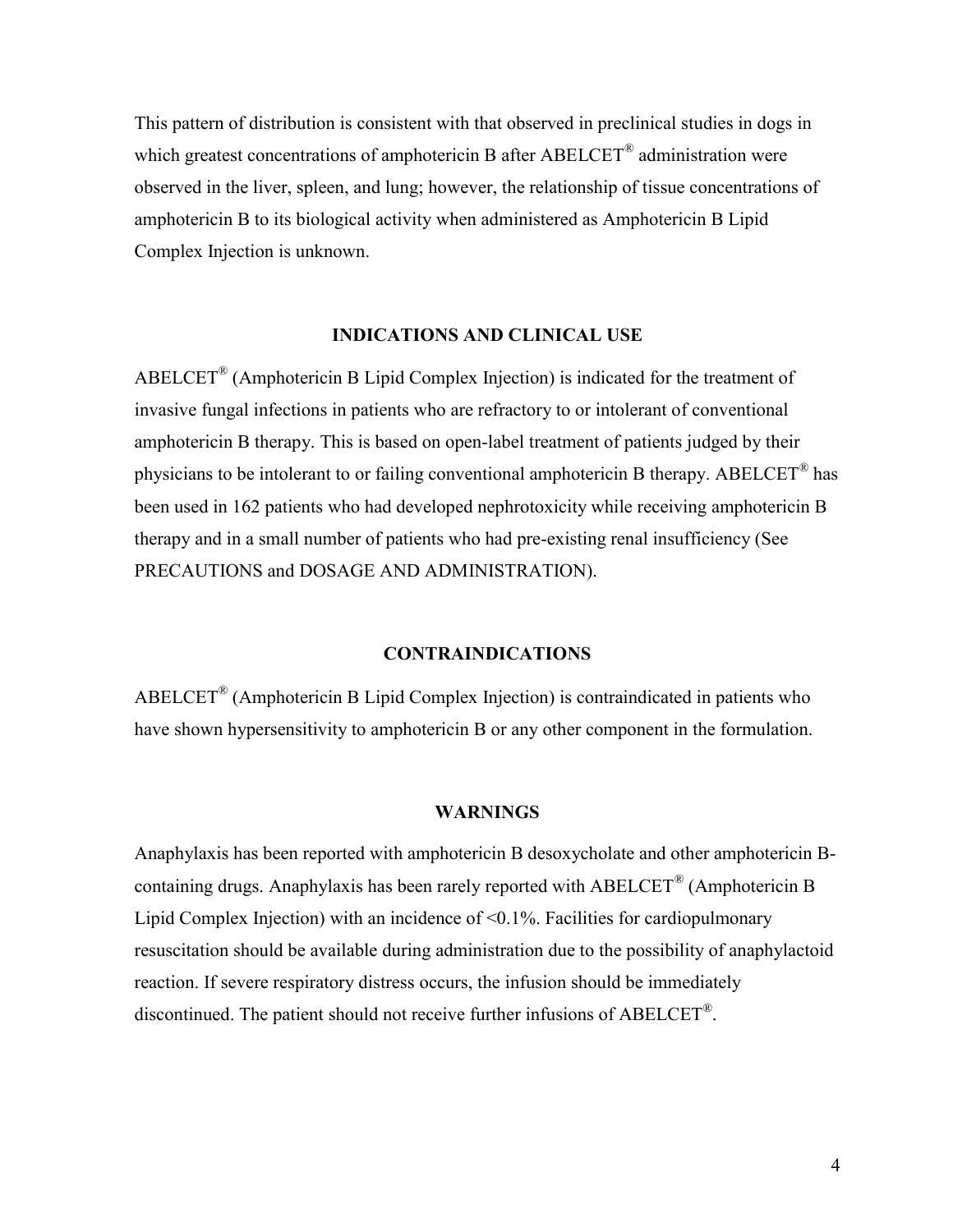## **PRECAUTIONS**

**General:** As with any amphotericin B-containing product, during the initial dosing of ABELCET<sup>®</sup>, the drug should be administered intravenously under close clinical observation by medically trained personnel.

Acute reactions including fever and chills may occur 1 to 2 hours after starting an intravenous infusion of ABELCET<sup>®</sup>. These reactions are usually more common with the first few doses of  $ABELCET<sup>®</sup>$  and generally diminish with subsequent doses. Infusion has been rarely associated with hypotension, bronchospasm, arrhythmias, and shock.

Renal toxicity of doses greater than 5 mg/kg/day of ABELCET<sup>®</sup> has not been formally studied. Despite generally less nephrotoxicity of ABELCET<sup>®</sup> observed at a dose of 5 mg/kg/day compared with conventional amphotericin B therapy at a dose range of 0.6-1 mg/kg/day, dose limiting renal toxicity may still be observed with ABELCET<sup>®</sup>.

**Use in the Elderly**: Forty-nine elderly patients, age 65 years or over, have been treated with ABELCET<sup>®</sup> at 5 mg/kg/day in two open label studies and one small, prospective, single-arm study. No serious drug related adverse events have been reported that might not be expected from the general patient population.

**Use in Children**: One hundred eleven children (2 were enrolled twice and counted as separate patients) age 16 years and under, of whom 11 were less than 1 year, have been treated with ABELCET<sup>®</sup> at 5 mg/kg/day in two open-label studies and one small, prospective, single-arm study. No serious drug related adverse events have been reported that might not be expected from the general patient population.

**Use in Pregnancy**: There are no reports of pregnant women having been treated with ABELCET<sup>®</sup>. Reproductive studies in rats and rabbits at doses of ABELCET<sup>®</sup> up to 0.64 times the human dose revealed no harm to the fetus. Because animal reproductive studies are not always predictive of human response, and adequate and well-controlled studies have not been conducted in pregnant women,  $ABEICET^{\circledR}$  should be used during pregnancy only after taking into account the importance of the drug to the mother.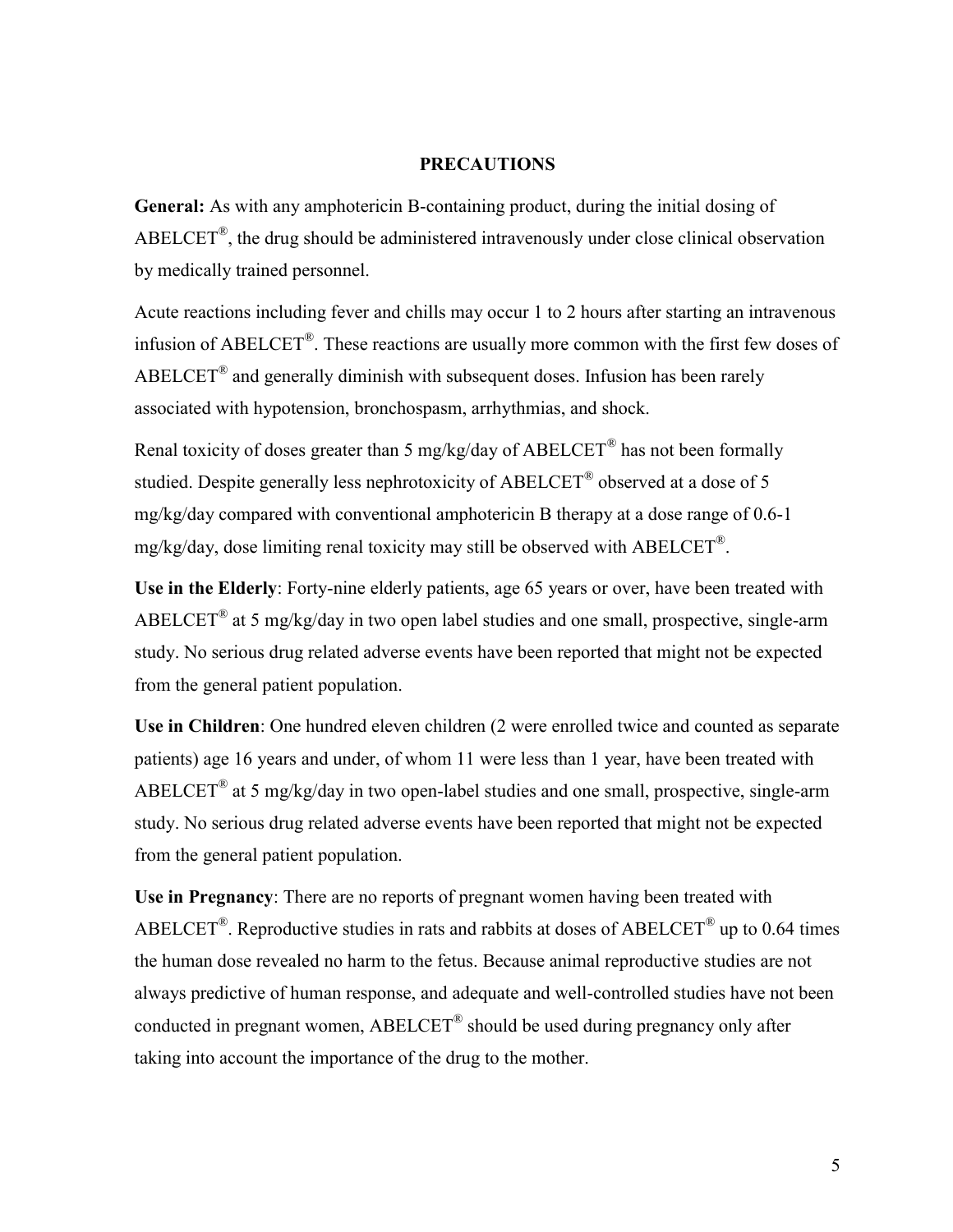**Nursing Mothers**: It is not known whether ABELCET® is excreted in human milk. Because many drugs are excreted in human milk, and because of the potential for serious adverse reactions in breast-fed infants from ABELCET<sup>®</sup>, a decision should be made whether to discontinue nursing or to discontinue the drug, taking into account the importance of the drug to the mother.

#### **Patients with Special Diseases or Conditions**

**Hepatic Impairment**: The effect of hepatic impairment on the disposition of ABELCET<sup>®</sup> is not known. The metabolic pathways of ABELCET<sup>®</sup> are not known. **Renal Impairment**: The effect of renal impairment on the disposition of ABELCET<sup>®</sup> is not known. The effect of dialysis on the elimination of ABELCET<sup>®</sup> has not been studied; however, amphotericin B is not removed by hemodialysis when administered as amphotericin B desoxycholate.

**Laboratory Tests**: Serum creatinine should be monitored frequently during ABELCET® therapy. It is also advisable to regularly monitor liver function, serum electrolytes (particularly magnesium and potassium), and complete blood counts.

**Dependence Liability**: ABELCET® is not addictive.

**Drug Interactions**: No formal clinical studies of drug interactions have been conducted with ABELCET<sup>®</sup>. However, when administered concomitantly, the following drugs are known to interact with amphotericin B; therefore, the following drugs may interact with ABELCET<sup>®</sup>:

*Antineoplastic agents*: Concurrent use of antineoplastic agents and amphotericin B may enhance the potential for renal toxicity, bronchospasm, and hypotension. Antineoplastic agents should be given concomitantly with ABELCET® with great caution.

*Corticosteroids and Corticotropin (ACTH):* Concurrent use of corticosteroids and corticotropin (ACTH) with amphotericin B may potentiate hypokalemia which could predispose the patient to cardiac dysfunction. If used concomitantly with ABELCET<sup>®</sup>, serum electrolytes and cardiac function should be closely monitored.

*Cyclosporin A:* Data from a prospective study of prophylactic ABELCET<sup>®</sup> in 22 patients undergoing bone marrow transplantation suggested that concurrent initiation of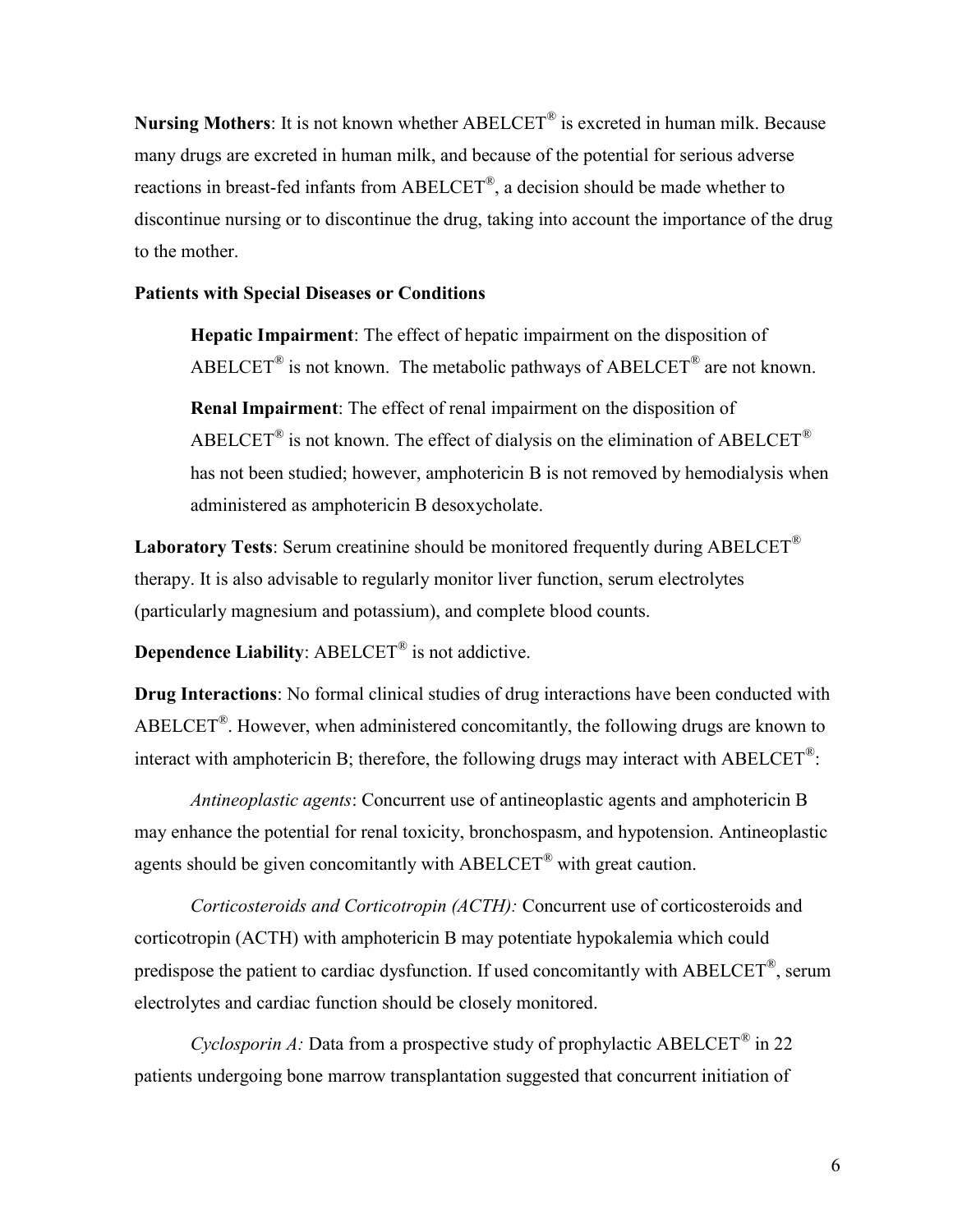cyclosporin A and ABELCET<sup>®</sup> within several days of bone marrow ablation may be associated with increased nephrotoxicity.

*Digitalis glycosides:* Concurrent use of amphotericin B may induce hypokalemia and may potentiate digitalis toxicity. When administered concomitantly with ABELCET<sup>®</sup>, serum potassium levels should be closely monitored.

*Flucytosine:* Concurrent use of flucytosine with amphotericin B-containing preparations may increase the toxicity of flucytosine by possibly increasing its cellular uptake and/or impairing its renal excretion. Flucytosine should be given concomitantly with ABELCET® with caution.

*Imidazoles (e.g., ketoconazole, miconazole, clotrimazole, fluconazole, etc.):* Antagonism between amphotericin B and imidazole derivatives such as miconazole and ketoconazole, which inhibit ergosterol synthesis, has been reported in both *in vitro* and *in vivo* animal studies. The clinical significance of these findings has not been determined.

*Leukocyte transfusions:* Acute pulmonary toxicity has been reported in patients receiving intravenous amphotericin B and leukocyte transfusions. Leukocyte transfusions and ABELCET<sup>®</sup> should not be given concurrently.

*Other nephrotoxic medications*: Concurrent use of amphotericin B and agents such as aminoglycosides and pentamidine may enhance the potential for drug-induced renal toxicity. Aminogly cosides and pentamidine should be used concomitantly with ABELCET<sup>®</sup> only with great caution. Intensive monitoring of renal function is recommended in patients requiring any combination of nephrotoxic medications.

*Skeletal muscle relaxants:* Amphotericin B-induced hypokalemia may enhance the curariform effect of skeletal muscle relaxants (e.g., tubocurarine) due to hypokalemia. When administered concomitantly with  $ABELCET^{\circledast}$ , serum potassium levels should be closely monitored.

*Zidovudine:* Increased myelotoxicity and nephrotoxicity were observed in dogs when either ABELCET<sup>®</sup> (at doses 0.16 or 0.5 times the recommended human dose) or amphotericin B desoxycholate (at 0.5 times the recommended human dose) were administered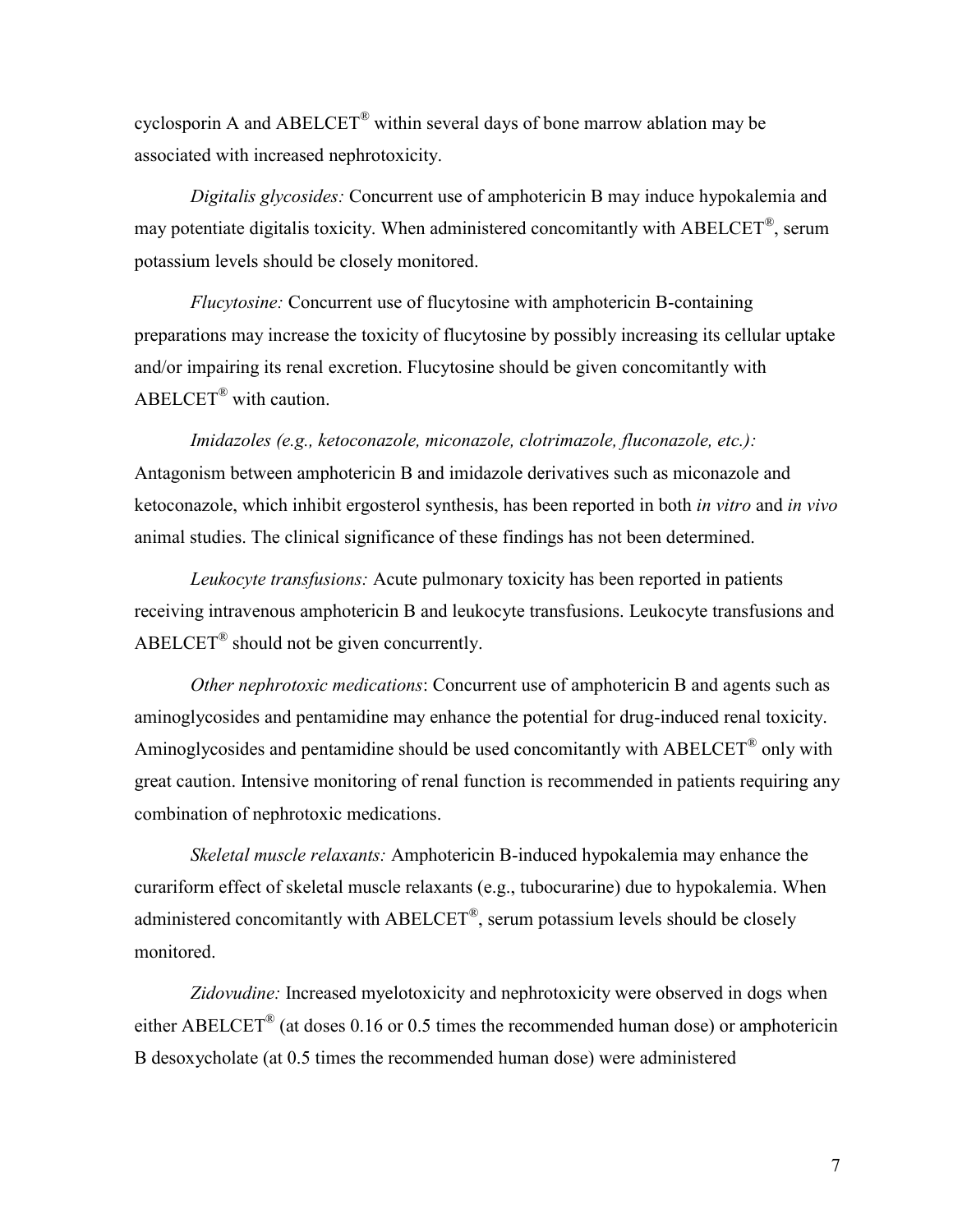concomitantly with zidovudine for 30 days. If zidovudine is used concomitantly with  $ABELCET<sup>®</sup>$ , renal and hematologic function should be closely monitored.

#### **ADVERSE REACTIONS**

The total safety data base is composed of 921 patients treated with ABELCET<sup>®</sup> (Amphotericin B Lipid Complex Injection), (5 patients were enrolled twice and counted as separate patients), of whom 775 were treated with 5 mg/kg/day. Of these 775 patients, 194 patients were treated in four comparative studies, 25 were treated in open-label, noncomparative studies, and 556 patients were treated in an open-label, emergency-use program. These 556 patients were treated for their invasive fungal infections, and were refractory to or intolerant of conventional amphotericin B therapy. Most had underlying hematologic neoplasms, and many were receiving multiple concomitant medications. Of the 556 patients treated with ABELCET<sup>®</sup>, 9% of ABELCET<sup>®</sup> patients discontinued treatment due to adverse events, regardless of presumed relationship to drug.

In general, the adverse events most commonly reported with ABELCET® were transient chills and fever during infusion of the drug. Table 3 lists the most frequently reported adverse events.

| Table 3. Adverse Events <sup>a</sup> with Incidence Rates ≥3% |                            |  |  |  |
|---------------------------------------------------------------|----------------------------|--|--|--|
| $(N=556)$                                                     |                            |  |  |  |
| <b>Adverse Event</b>                                          | Percentage (%) of Patients |  |  |  |
| Chills                                                        | 18                         |  |  |  |
| Fever                                                         | 14                         |  |  |  |
| <b>Increased Serum Creatinine</b>                             | 11                         |  |  |  |
| Multiple Organ Failure                                        | 11                         |  |  |  |
| Nausea                                                        | 9                          |  |  |  |
| Hypotension                                                   | 8                          |  |  |  |
| Respiratory Failure                                           | 8                          |  |  |  |
| Vomiting                                                      | 8                          |  |  |  |
| Dyspnea                                                       |                            |  |  |  |
| Sepsis                                                        | 7                          |  |  |  |
| Diarrhea                                                      | 6                          |  |  |  |
| Headache                                                      | 6                          |  |  |  |
| Cardiac Arrest                                                | 6                          |  |  |  |
| Hypertension                                                  | 5                          |  |  |  |
| Hypokalemia                                                   | 5                          |  |  |  |
| Infection                                                     | 5                          |  |  |  |
| Kidney Failure                                                | 5                          |  |  |  |
| Pain                                                          | 5                          |  |  |  |
| Thrombocytopenia                                              | 5                          |  |  |  |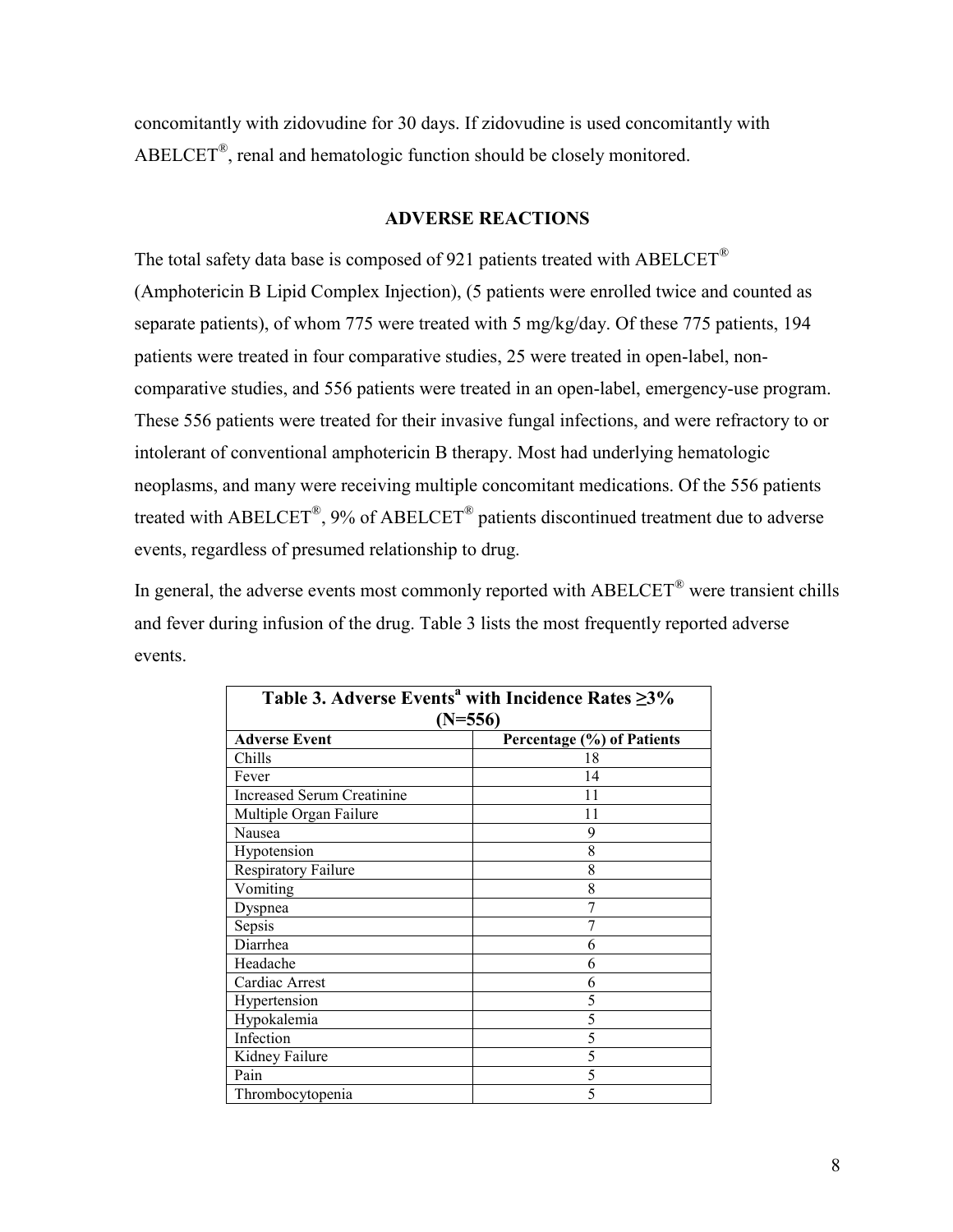| Table 3. Adverse Events <sup>a</sup> with Incidence Rates ≥3% |                            |  |  |  |
|---------------------------------------------------------------|----------------------------|--|--|--|
| $(N=556)$                                                     |                            |  |  |  |
| <b>Adverse Event</b>                                          | Percentage (%) of Patients |  |  |  |
| Abdominal Pain                                                |                            |  |  |  |
| Anemia                                                        |                            |  |  |  |
| Hyperbilirubinemia                                            |                            |  |  |  |
| Gastrointestinal Hemorrhage                                   |                            |  |  |  |
| Leukopenia                                                    |                            |  |  |  |
| Rash                                                          |                            |  |  |  |
| <b>Respiratory Disorder</b>                                   |                            |  |  |  |
| Chest Pain                                                    | 3                          |  |  |  |
| Nausea and Vomiting                                           |                            |  |  |  |

 $a<sup>a</sup>$ The causal association between adverse events and ABELCET<sup>®</sup> is uncertain.

The following adverse events have also been reported in patients using  $ABELCET^{\circledast}$  in openlabel, uncontrolled clinical studies. The causal association between these adverse events and ABELCET® is uncertain:

*Body as a whole*: anorexia, malaise, weight loss, deafness, injection site reaction including inflammation

*Allergic:* bronchospasm, wheezing, asthma, anaphylactoid and other allergic reactions

*Cardiopulmonary:* cardiac failure, pulmonary edema, shock, myocardial infarction, hemoptysis, tachypnea, thrombophlebitis, pulmonary embolus, cardiomyopathy, pleural effusion, arrhythmias including ventricular fibrillation

*Dermatological*: maculopapular rash, pruritus, exfoliative dermatitis, erythema multiforme

*Gastrointestinal*: acute liver failure, hepatitis, jaundice, melena, anorexia, dyspepsia, cramping, epigastric pain, veno-occlusive liver disease, diarrhea, hepatomegaly, cholangitis, cholecystitis

*Hematologic*: coagulation defects, leukocytosis, blood dyscrasias including eosinophilia

*Musculoskeletal:* myasthenia, including bone, muscle, and joint pains

*Neurologic*: convulsions, tinnitus, visual impairment, hearing loss, peripheral neuropathy, tremors, transient vertigo, diplopia, encephalopathy, cerebral vascular accident, extrapyramidal syndrome and other neurologic symptoms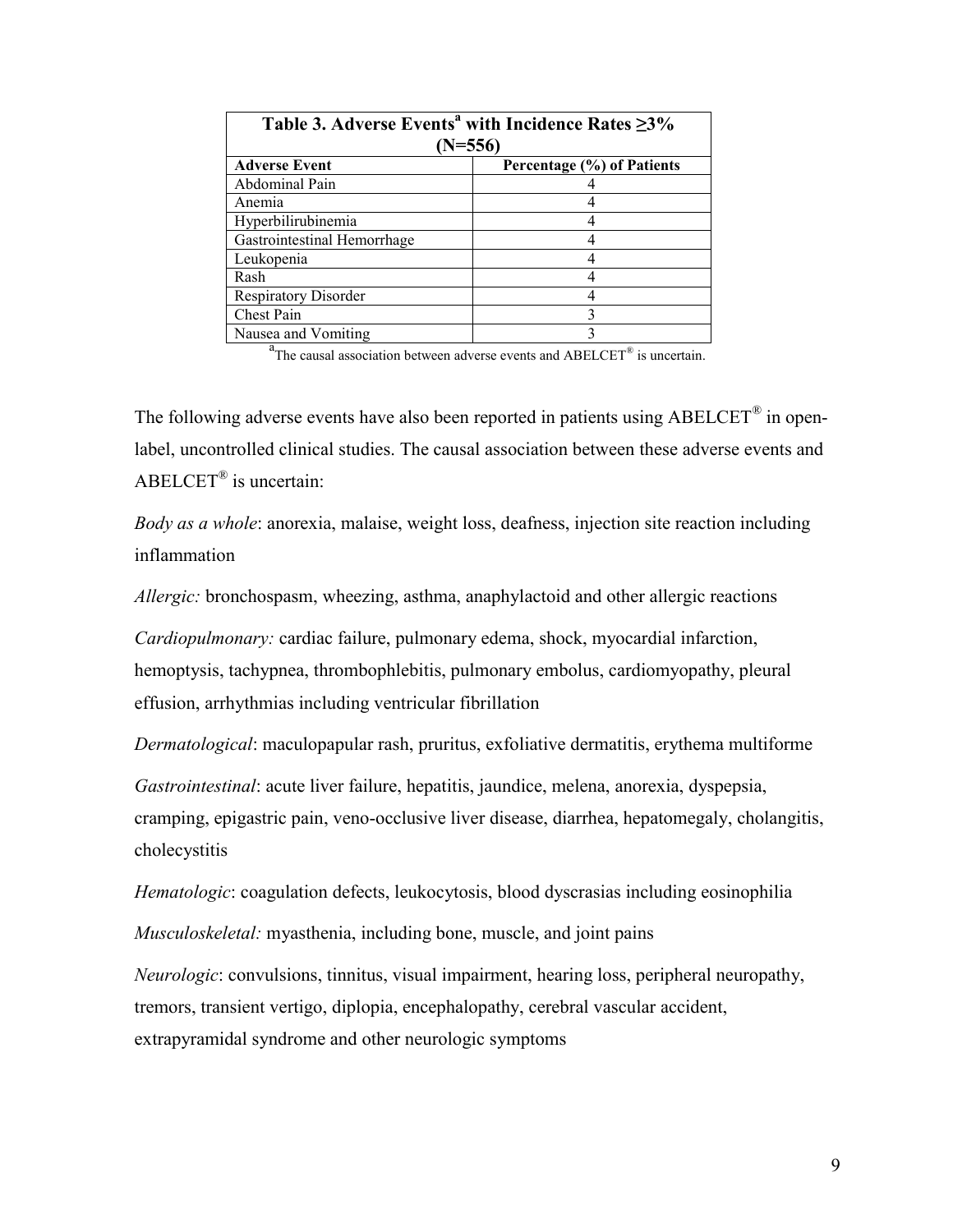*Urogenital*: oliguria, decreased renal function, anuria, renal tubular acidosis, impotence, dysuria

#### **Altered Laboratory Findings**

*Serum electrolyte abnormalities*: hypomagnesemia, hyperkalemia, hypocalcemia, hypercalcemia

*Liver function test abnormalities*: increased AST, ALT, alkaline phosphatase, LDH *Renal function test abnormalities*: increased BUN

*Other test abnormalities*: acidosis, hyperamylasemia, hypoglycemia, hyperglycemia, hyperuricemia, hypophosphatemia

#### **SYMPTOMS AND TREATMENT OF OVERDOSAGE**

Amphotericin B desoxycholate overdose has been reported to result in cardio-respiratory arrest. Twelve patients have been reported to have received two or more doses of  $ABEICET^{\circledR}$ between 7-13 mg/kg. None of these patients had a serious acute reaction to ABELCET<sup>®</sup>. If an overdose is suspected, discontinue therapy, monitor the patient's clinical status, and administer supportive therapy as required. ABELCET<sup>®</sup> IS NOT HEMODIALYZABLE.

#### **DOSAGE AND ADMINISTRATION**

The recommended daily dosage for adults and children (See PRECAUTIONS) is 5 mg/kg given as a single infusion. ABELCET<sup>®</sup> (Amphotericin B Lipid Complex Injection) should be administered by intravenous infusion at a rate of 2.5 mg/kg/h. If the infusion time exceeds 2 hours, resuspend the contents by shaking the infusion bag every 2 hours. Facilities for cardiopulmonary resuscitation should be available during administration due to the possibility of anaphylactoid reaction.

The median and mean duration of ABELCET<sup>®</sup> treatment was 22 days and 33 days, respectively. ABELCET<sup>®</sup> has been administered for as long as 17 months, and cumulative doses have been as high as 56.6 g.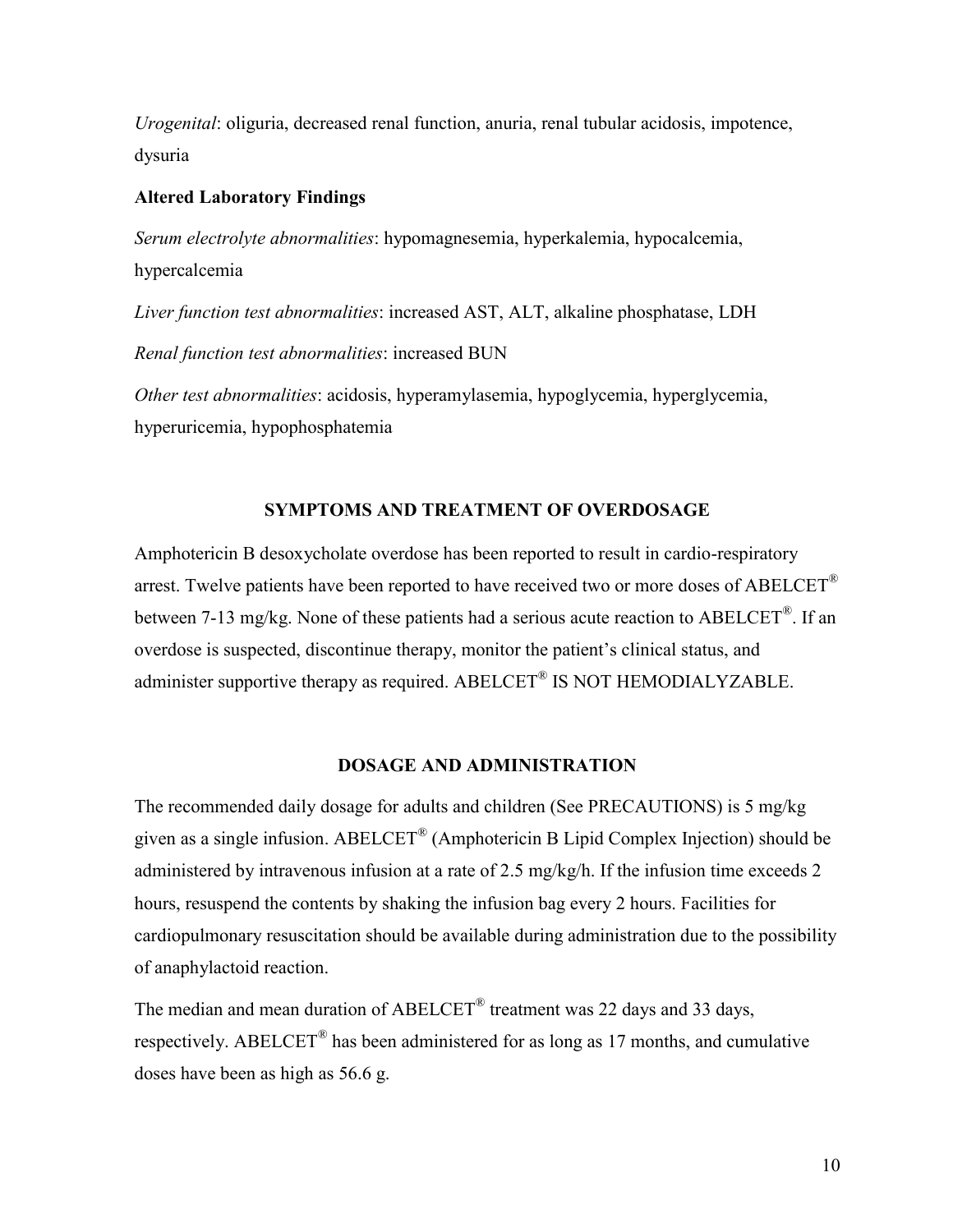**RENAL IMPAIRMENT**: Renal toxicity of ABELCET<sup>®</sup>, as measured by serum creatinine levels, has been shown to be dose dependent. There are no firm guidelines for dose adjustment based on laboratory test results and decisions about dose adjustments should be made only after taking into account the overall clinical condition of the patient (See PRECAUTIONS and SYMPTOMS AND TREATMENT OF OVERDOSAGE). Some patients with elevated serum creatinine levels have improved renal function while on ABELCET® treatment

**HEPATIC IMPAIRMENT**: No dose adjustment is required for patients with hepatic impairment.

## **Drug Substance:**

| <b>Proper Name:</b>   | Amphotericin B                                                      |
|-----------------------|---------------------------------------------------------------------|
| <b>Chemical Name:</b> | $[1R-(1R*, 3S*, 5R*, 6R*, 9R*, 11R*, 15S*, 16R*, 17R*, 18S*, 19E,$  |
|                       | 21E, 23E, 25E, 27E, 29E, 31E, 33R*, 35S*, 36R*, 37S*)]-33-[(3-      |
|                       | Amino-3, 6-dideoxy-β-D-mannopyranosyl) oxyl-1,3,5,6,9,11,17,37-     |
|                       | octahydroxy-15,16,18-trimethyl-13-oxo-14,39-dioxabicyclo $[33.3.1]$ |
|                       | nonatriaconta-19,21,23,25,27,29,31-heptaene-36-carboxylic acid      |

## *Structural Formula:*



*Molecular Weight:* 924.09

*Molecular Formula:* C<sub>47</sub>H<sub>73</sub>NO<sub>17</sub>

*Description*: Amphotericin B is a polyene, antifungal antibiotic produced from a strain of *Streptomyces nodosus*. Amphotericin B is effective against a broad variety of fungi and yeasts. Amphotericin B is a deep yellow to golden-orange, granular powder which is described as odorless to practically odorless. There is no evidence of melting in amphotericin B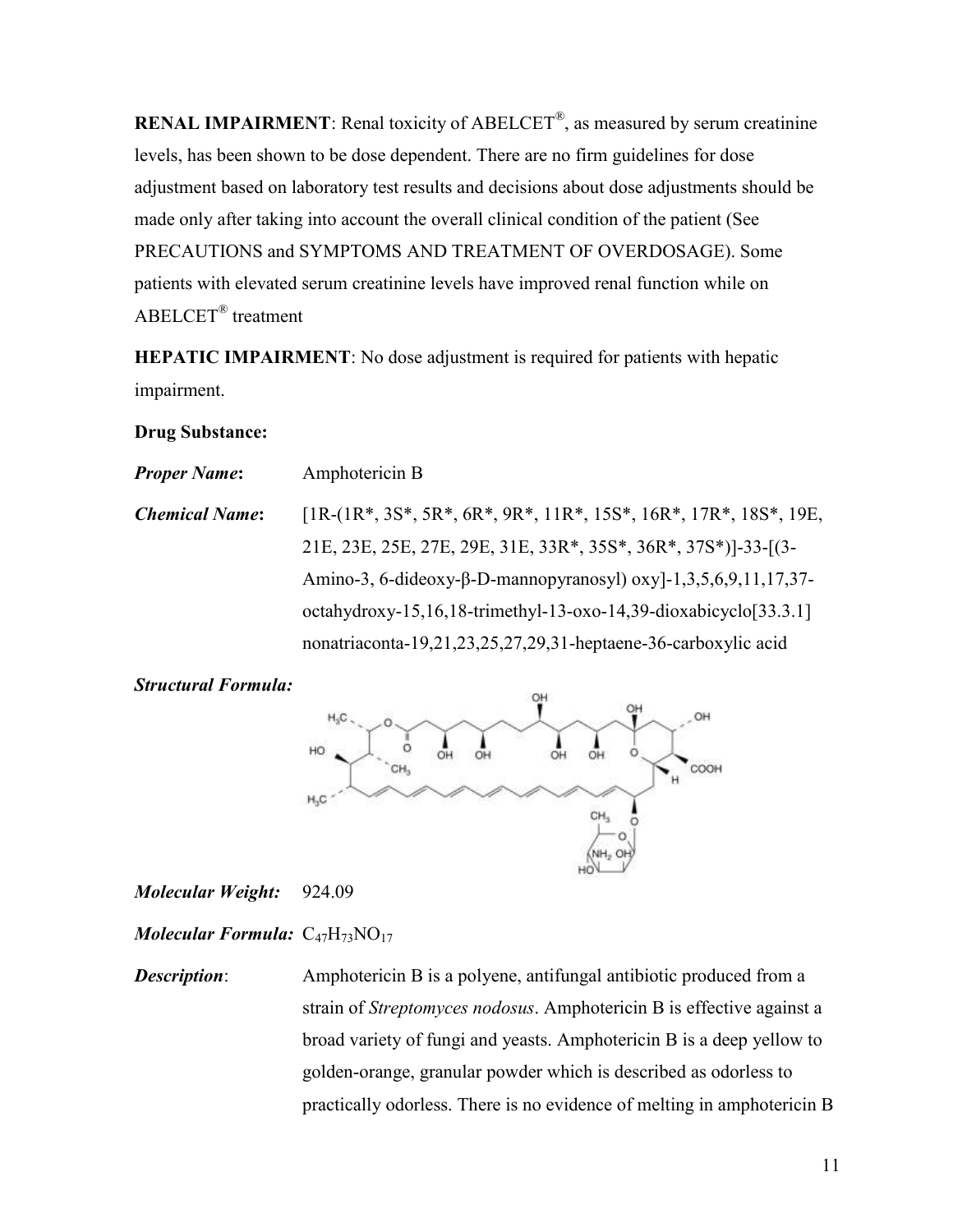at temperatures up to 250ºC, at which temperature it has already decomposed. Amphotericin B is amphoteric with both polar and nonpolar portions. It dissolves poorly in most pure solvents; exceptions are dimethyl sulfoxide (30 to 40 mg/mL) and dimethyl formamide (2 to  $4$  mg/mL).

**Composition**: Liposomal encapsulation or incorporation in a lipid complex can substantially affect a drug's functional properties relative to those of the unencapsulated or nonlipidassociated drug. In addition, different liposomal or lipid-complexed products with a common active ingredient may vary from one another in the chemical composition and physical form of the lipid component. Such differences may affect functional properties of these drug products.

 $ABELCET<sup>®</sup>$  (Amphotericin B Lipid Complex Injection) is a sterile, pyrogen-free suspension for intravenous infusion. While  $ABEICET^{\circledR}$  consists of amphotericin B combined with two phospholipids in roughly a 1:1 drug-to-lipid weight ratio, the stoichiometry of the molecular complex that forms between amphotericin B and lipid is near a 1:1 drug-to-lipid molar ratio. ABELCET<sup>®</sup> is yellow and opaque in appearance, with a pH of 5-7.

ABELCET<sup>®</sup> is provided as a sterile, opaque suspension in 20 mL glass, single-use vials. Each 20 mL vial contains 100 mg of amphotericin B, and each mL of ABELCET® contains:

| Amphotericin B USP                                     |   | mg       |
|--------------------------------------------------------|---|----------|
| L-α-dimyristoylphosphatidylcholine (DMPC)              |   | $3.4$ mg |
| L-α-dimyristoylphosphatidylglycerol (DMPG)             |   | $1.5$ mg |
| Sodium Chloride USP                                    | 9 | mg       |
| $W_{\alpha}$ for Luisatian HCD $\alpha$ and $\alpha$ - |   |          |

Water for Injection USP, q.s. 1 mL

Stability and Storage Conditions: Prior to admixture, ABELCET<sup>®</sup> should be stored at 2<sup>o</sup> to  $8^{\circ}$ C (36° to 46°F) and protected from exposure to light. Do not freeze. ABELCET<sup>®</sup> should be retained in the carton until time of use.

The admixed ABELCET<sup>®</sup> and 5% Dextrose Injection may be stored for up to 48 hours at 2<sup>o</sup> to 8ºC (36º to 46ºF) and an additional 6 hours at room temperature. Do not freeze. Any unused material should be discarded.